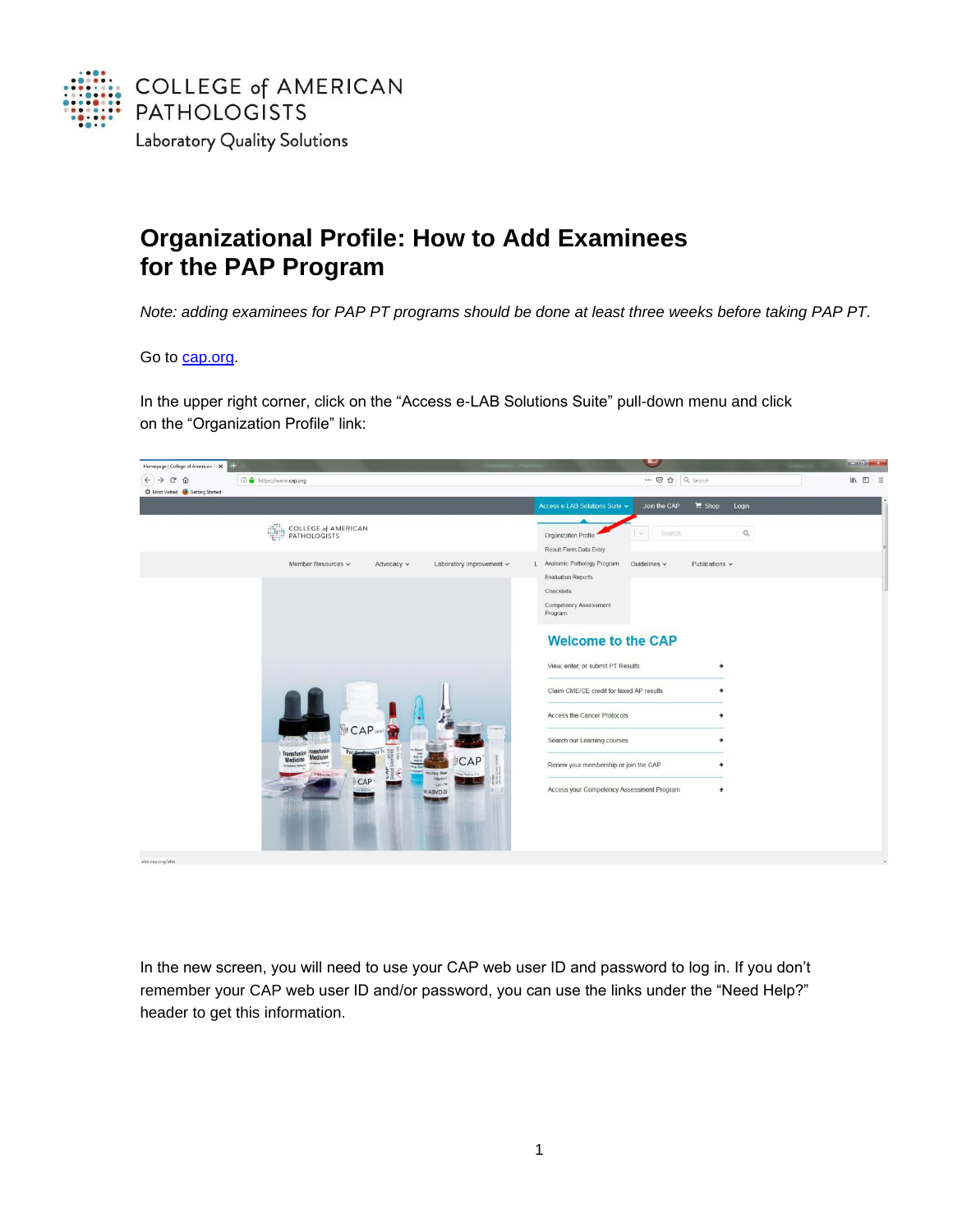|                        | <b>COLLEGE of AMERICAN</b><br><b>PATHOLOGISTS</b>                                |
|------------------------|----------------------------------------------------------------------------------|
|                        | <b>Existing Users</b>                                                            |
|                        | your user id                                                                     |
|                        | your password                                                                    |
|                        | $LOGIN \rightarrow$                                                              |
|                        | PASSWORD HINT                                                                    |
|                        | New Users                                                                        |
|                        | <b>CREATE AN ACCOUNT &gt;</b>                                                    |
|                        | Need Help?                                                                       |
| <b>CONTACT US &gt;</b> | RESET YOUR USER ID AND PASSWORD ><br>EMAIL YOUR USER ID AND TEMPORARY PASSWORD > |

Once you are logged in, you will go directly to the Organization Profile page. At the top of the page is your laboratory's CAP number, name, and address; please verify this is the correct laboratory for whom you want to add a PAP PT program examinee.

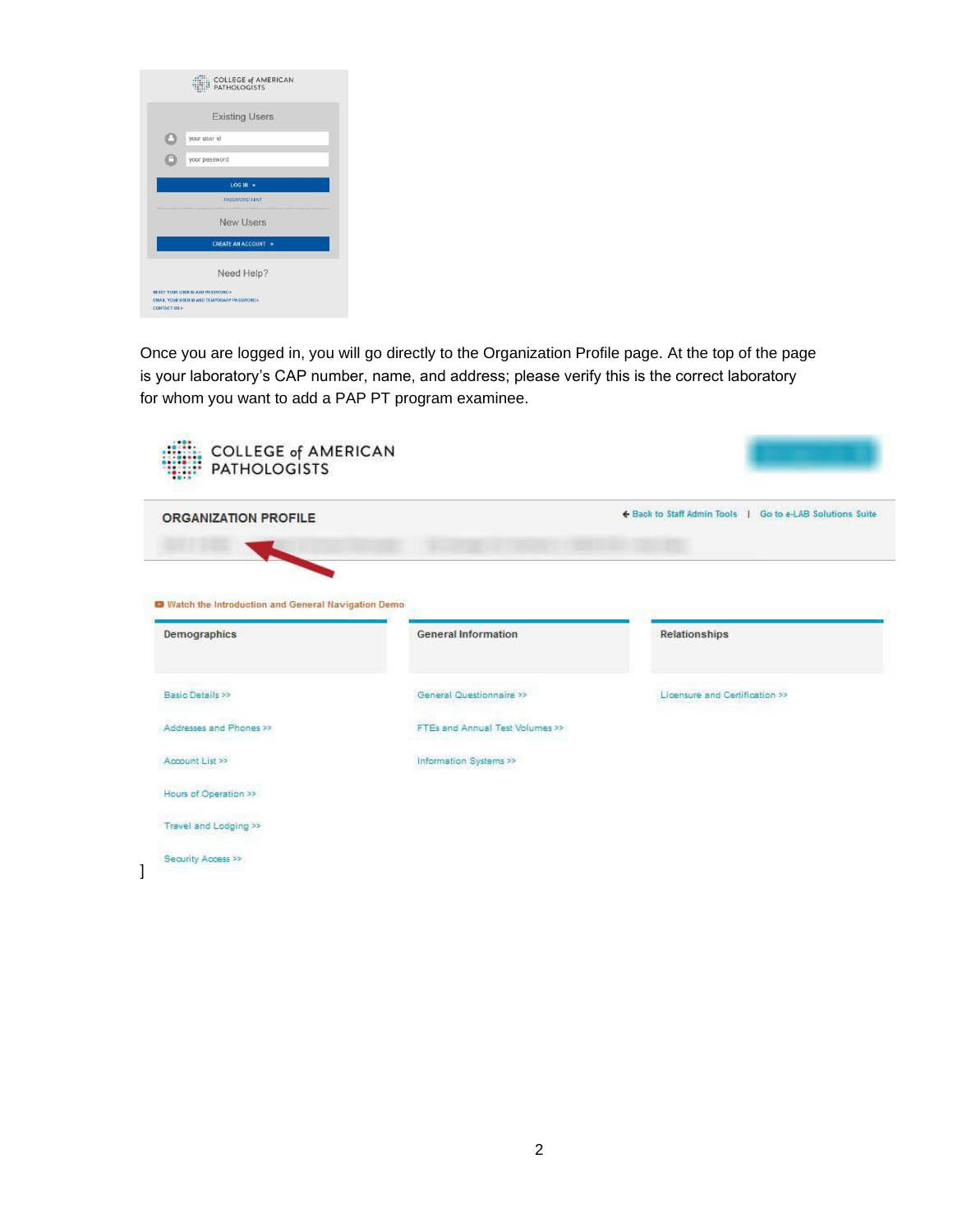In the new screen, move the mouse pointer to the "Roles/Personnel" section in the lower left. Click on the "CAP Program Roles" listing.

| <b>COLLEGE of AMERICAN</b><br><b>PATHOLOGISTS</b>               |                                 |                                                                                                                                                                            |
|-----------------------------------------------------------------|---------------------------------|----------------------------------------------------------------------------------------------------------------------------------------------------------------------------|
| <b>ORGANIZATION PROFILE</b>                                     |                                 | ← Back to Staff Admin Tools   Go to e-LAB Solutions Suite                                                                                                                  |
| processes.                                                      |                                 | Email accred@cap.org or call (800) 323-4040 (US); +001 (847) 832-7000 (International), for questions about the Organization Profile, Application/reapplication/maintenance |
| <sup>2</sup> Watch the Introduction and General Navigation Demo |                                 |                                                                                                                                                                            |
| <b>Demographics</b>                                             | <b>General Information</b>      | <b>Relationships</b>                                                                                                                                                       |
| Basic Details >>                                                | General Questionnaire >>        | Licensure and Certification >>                                                                                                                                             |
| Addresses and Phones >>                                         | FTEs and Annual Test Volumes >> | Inspection Unit >>                                                                                                                                                         |
| Account List >>                                                 | Information Systems >>          |                                                                                                                                                                            |
| Hours of Operation >>                                           |                                 |                                                                                                                                                                            |
| Travel and Lodging >>                                           |                                 |                                                                                                                                                                            |
| Security Access >>                                              |                                 |                                                                                                                                                                            |
| <b>Roles/Personnel</b>                                          | Sections/Departments            | Inspections                                                                                                                                                                |
| Staff List >>                                                   | Section/Department List >>      | Terms of Accreditation >>                                                                                                                                                  |
| Roles                                                           | Cytology >>                     |                                                                                                                                                                            |
| Organizational and Institutional Roles >>                       | <b>Section Details</b>          |                                                                                                                                                                            |
| CAP Program Roles >>                                            | Section Activities              |                                                                                                                                                                            |
| Pathologists >><br>Section/Department Roles >>                  |                                 |                                                                                                                                                                            |
| Personnel Evaluation Roster                                     |                                 |                                                                                                                                                                            |
| CLIA Roles >>                                                   |                                 |                                                                                                                                                                            |
| Laboratory Testing Personnel >>                                 |                                 |                                                                                                                                                                            |
| Non-laboratory Testing Personnel >>                             |                                 |                                                                                                                                                                            |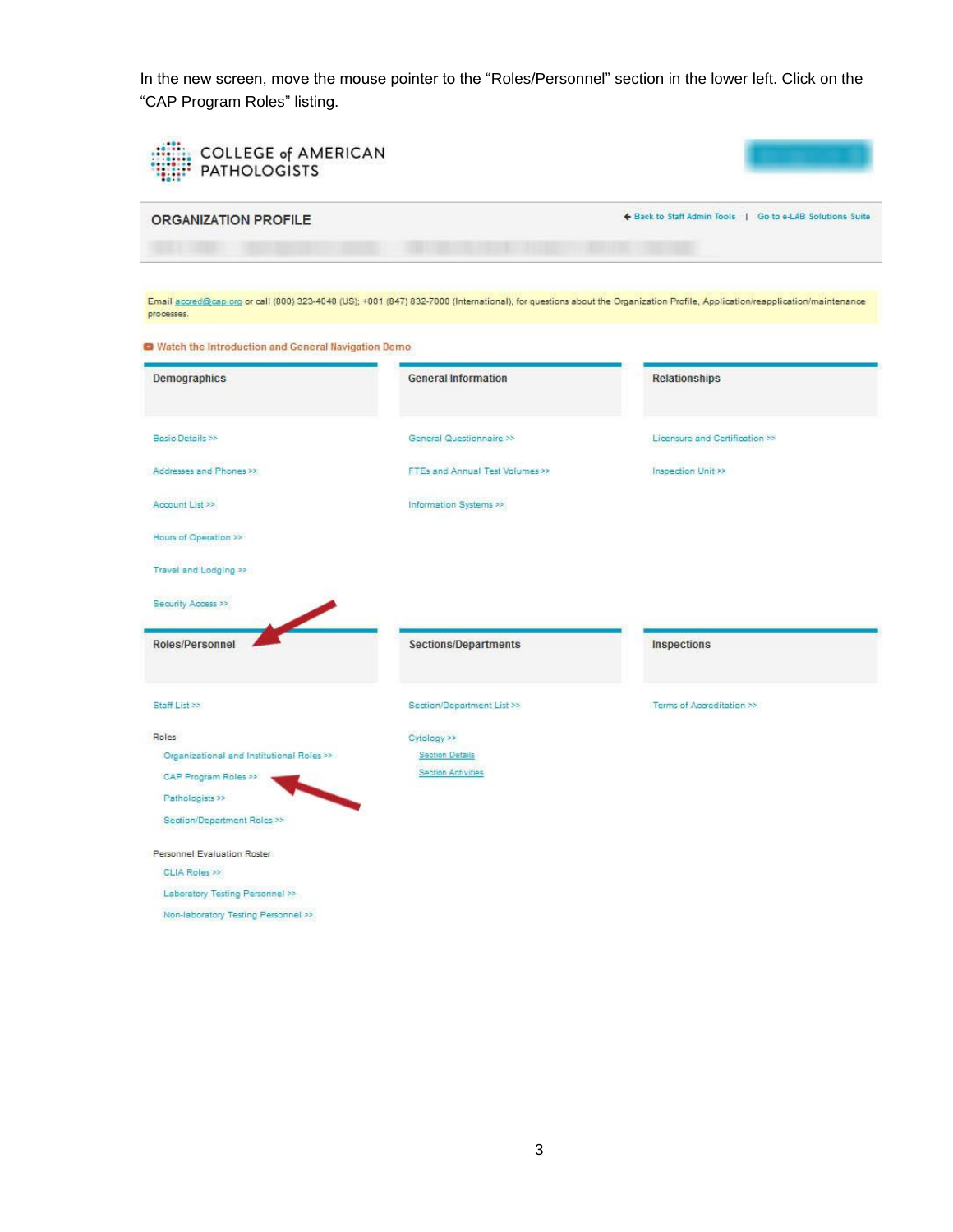The new screen displays a variety of roles in your laboratory for CAP programs.

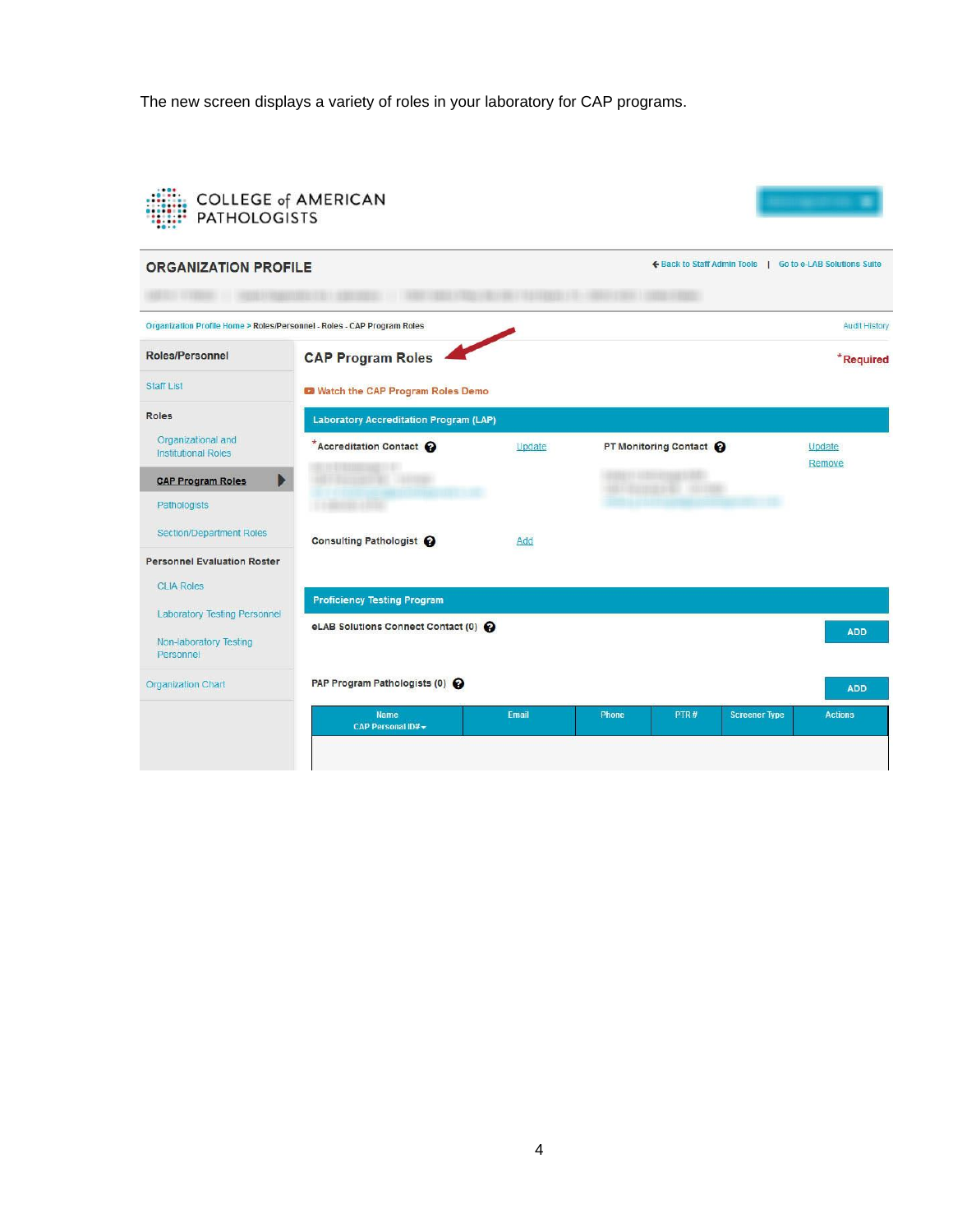Scroll down to the bottom of the screen to the sections entitled "PAP Program Pathologists" and "PAP Program Cytotechnologists." For this sample laboratory, there are no pathologists but five cytotechnologists listed in the roster; we will add a pathologist. In the appropriate section for the new examinee, click on the "ADD" button.

| Name<br>CAP Personal ID# -                                                                                                                              | Email | Phone           | PTR# | <b>Screener Type</b><br><b>Actions</b> |
|---------------------------------------------------------------------------------------------------------------------------------------------------------|-------|-----------------|------|----------------------------------------|
|                                                                                                                                                         |       |                 |      |                                        |
|                                                                                                                                                         |       | No Rows To Show |      |                                        |
|                                                                                                                                                         |       |                 |      |                                        |
|                                                                                                                                                         |       |                 |      |                                        |
| PAP Program Cytotechnologists (5)                                                                                                                       |       |                 |      |                                        |
| Export to Excel   People need to be added as PAP Pathologists/PAP Cytotechnologists for all laboratories that should receive their PAP program results. |       |                 |      |                                        |
| Name<br>CAP Personal ID# -                                                                                                                              | Email | Phone           | PTR# | <b>Actions</b>                         |
| <b>NOTES ENTIRES</b>                                                                                                                                    |       |                 |      | Remove                                 |
|                                                                                                                                                         |       |                 |      | Remove                                 |
|                                                                                                                                                         |       |                 |      | Remove                                 |
|                                                                                                                                                         |       |                 |      | Remove                                 |
| <b>BURGHA CARDINAL</b>                                                                                                                                  |       |                 |      | Remove                                 |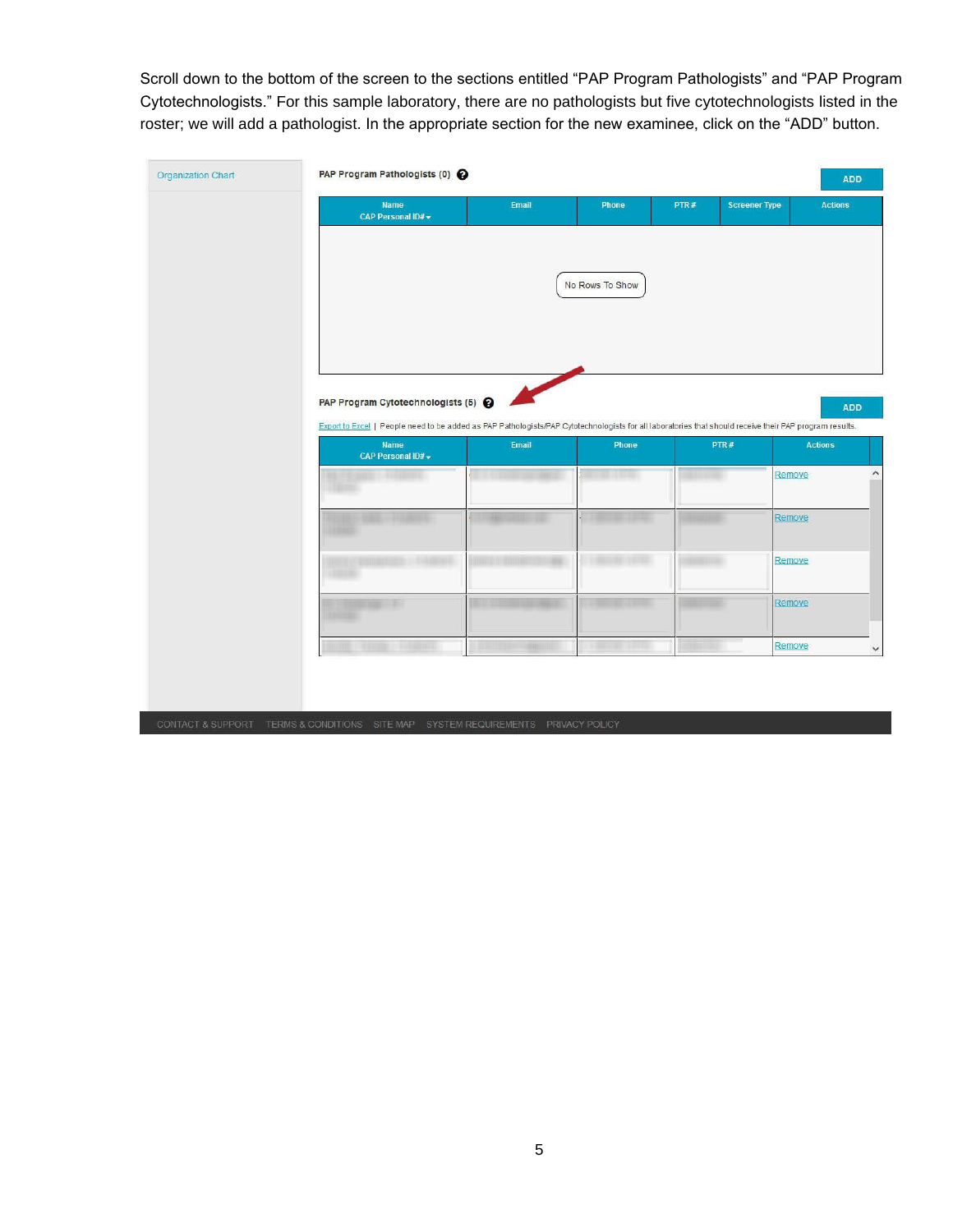A new window will immediately open. If your examinee is already in your existing list of staff members, select the new examinee, scrolling if necessary.

|                        | <b>Add PAP Program Pathologists</b>                                                                                                   |       |       |                              |                      | $\pmb{\times}$          |
|------------------------|---------------------------------------------------------------------------------------------------------------------------------------|-------|-------|------------------------------|----------------------|-------------------------|
|                        |                                                                                                                                       |       |       |                              |                      |                         |
|                        | Select/add a person for this role                                                                                                     |       |       |                              |                      |                         |
|                        | People need to be added as PAP Pathologists/PAP Cytotechnologists for all laboratories that should receive their PAP program results. |       |       |                              |                      |                         |
| Find:                  |                                                                                                                                       |       |       |                              |                      |                         |
| 17 Personnel           |                                                                                                                                       |       |       |                              |                      |                         |
| <b>Select</b>          | Name<br>CAP Personal ID#                                                                                                              | Email | Phone | PTR#                         | <b>Screener Type</b> |                         |
| O                      |                                                                                                                                       |       |       |                              |                      | $\widehat{\phantom{a}}$ |
|                        |                                                                                                                                       |       |       |                              |                      |                         |
| $\circ$                |                                                                                                                                       |       |       |                              |                      |                         |
| O                      |                                                                                                                                       |       |       |                              |                      |                         |
|                        |                                                                                                                                       |       |       |                              |                      |                         |
| Ω                      |                                                                                                                                       |       |       | Pending CAP<br><b>Review</b> |                      |                         |
|                        |                                                                                                                                       |       |       | Pending CAP                  |                      |                         |
| O<br><b>Add Person</b> |                                                                                                                                       |       |       |                              |                      | $\checkmark$            |
|                        |                                                                                                                                       |       |       |                              |                      |                         |
|                        | SAVE AND SUBMIT<br>Cancel                                                                                                             |       |       |                              |                      |                         |
|                        |                                                                                                                                       |       |       |                              |                      |                         |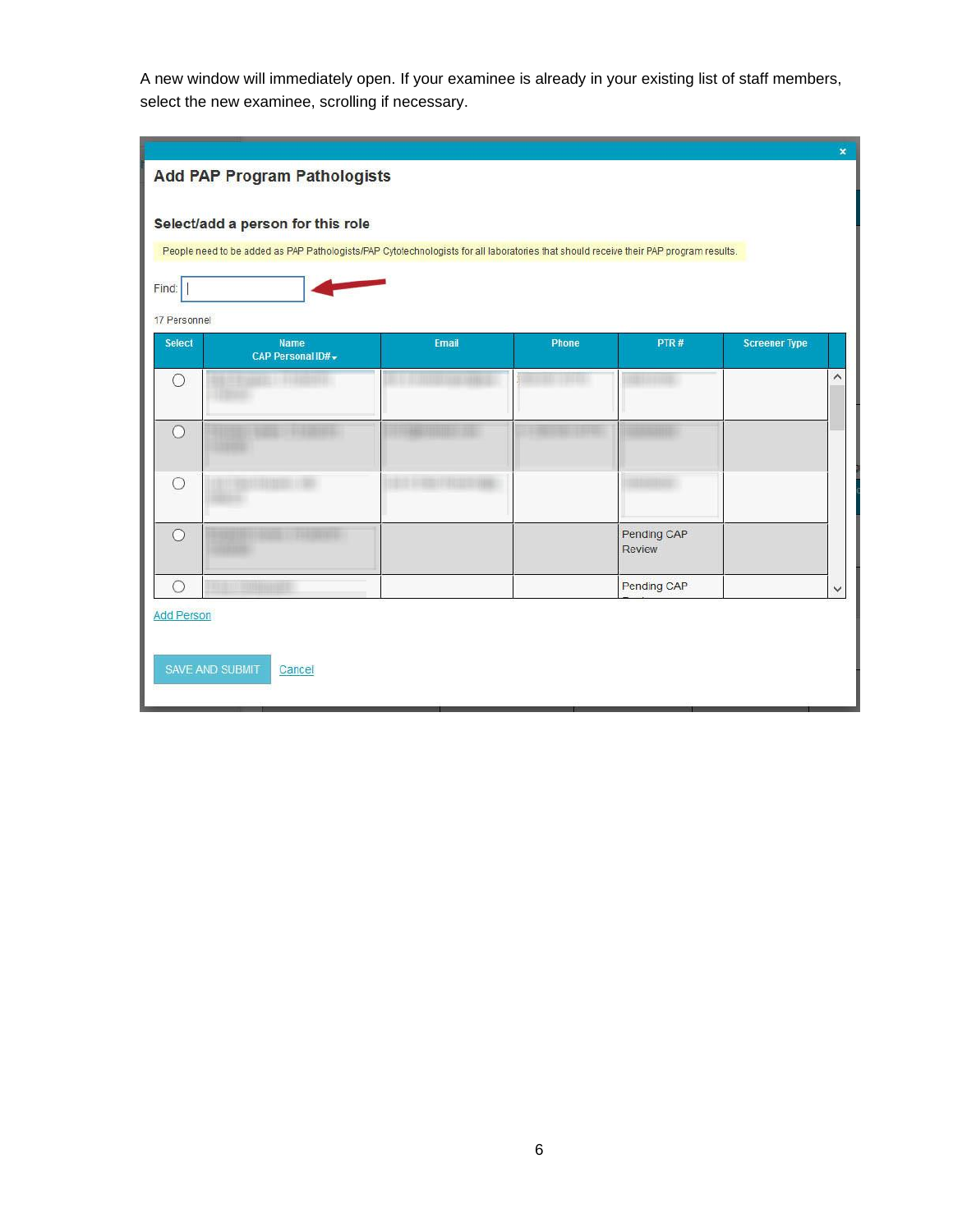A new window will immediately appear for that individual. Confirm all information supplied is correct. Once complete, click the "SAVE AND SUBMIT" button

|                                     |                                  |               | $\mathbf{x}$ |
|-------------------------------------|----------------------------------|---------------|--------------|
| <b>Add PAP Program Pathologists</b> |                                  |               | *Required    |
| << Back                             |                                  |               |              |
| <b>Selected Person Details</b>      |                                  |               |              |
| Name:                               |                                  |               |              |
| *Email:                             |                                  |               |              |
| Phone:                              | $+1$<br>$\overline{\mathbf{v}}$  | Ext:          |              |
| $*$ PTR#:                           | XXX-XXXX<br>XXX<br>◯ Enter PTR # | Request PTR # |              |
| <b>Screener Type:</b>               | Primary O Secondary<br>◯         |               |              |
| SAVE AND SUBMIT                     | Cancel                           |               |              |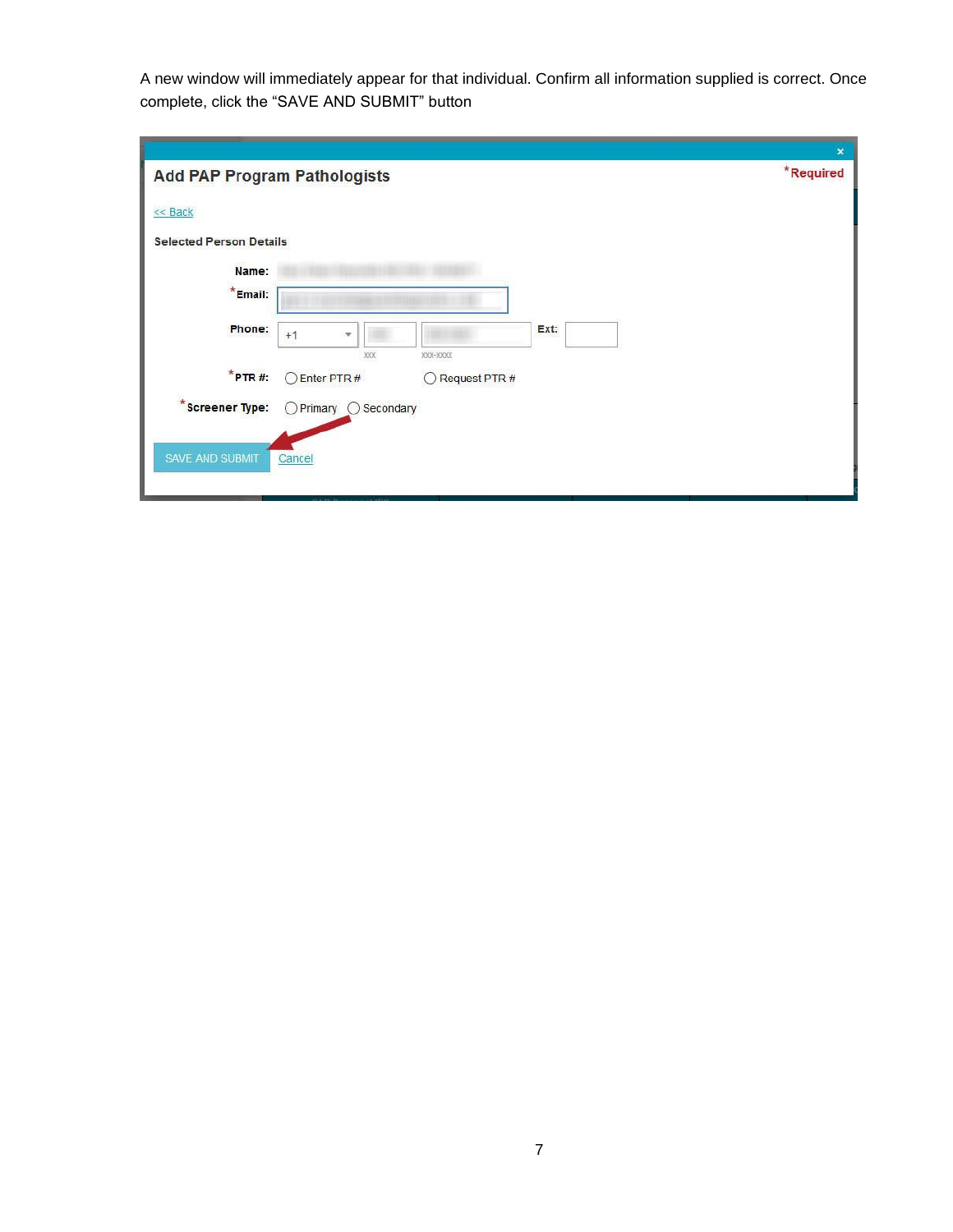If your examinee is a new staff member not included in your existing list, in the window to Add PAP program participants, click on the "Add Person" link beneath the table.

|                               | <b>Add PAP Program Pathologists</b>                                                                                                                                        |       |       |                              |                      | $\pmb{\times}$          |
|-------------------------------|----------------------------------------------------------------------------------------------------------------------------------------------------------------------------|-------|-------|------------------------------|----------------------|-------------------------|
| Find:                         | Select/add a person for this role<br>People need to be added as PAP Pathologists/PAP Cytotechnologists for all laboratories that should receive their PAP program results. |       |       |                              |                      |                         |
| 17 Personnel<br><b>Select</b> | <b>Name</b>                                                                                                                                                                | Email | Phone | PTR#                         | <b>Screener Type</b> |                         |
| O                             | CAP Personal ID# -                                                                                                                                                         |       |       |                              |                      | $\widehat{\phantom{a}}$ |
| $\circ$                       |                                                                                                                                                                            |       |       |                              |                      |                         |
| $\circ$                       |                                                                                                                                                                            |       |       |                              |                      |                         |
| $\circ$                       |                                                                                                                                                                            |       |       | Pending CAP<br><b>Review</b> |                      |                         |
| $\circ$                       |                                                                                                                                                                            |       |       | Pending CAP                  |                      | $\checkmark$            |
| <b>Add Person</b>             | <b>SAVE AND SUBMIT</b><br>Cancel                                                                                                                                           |       |       |                              |                      |                         |